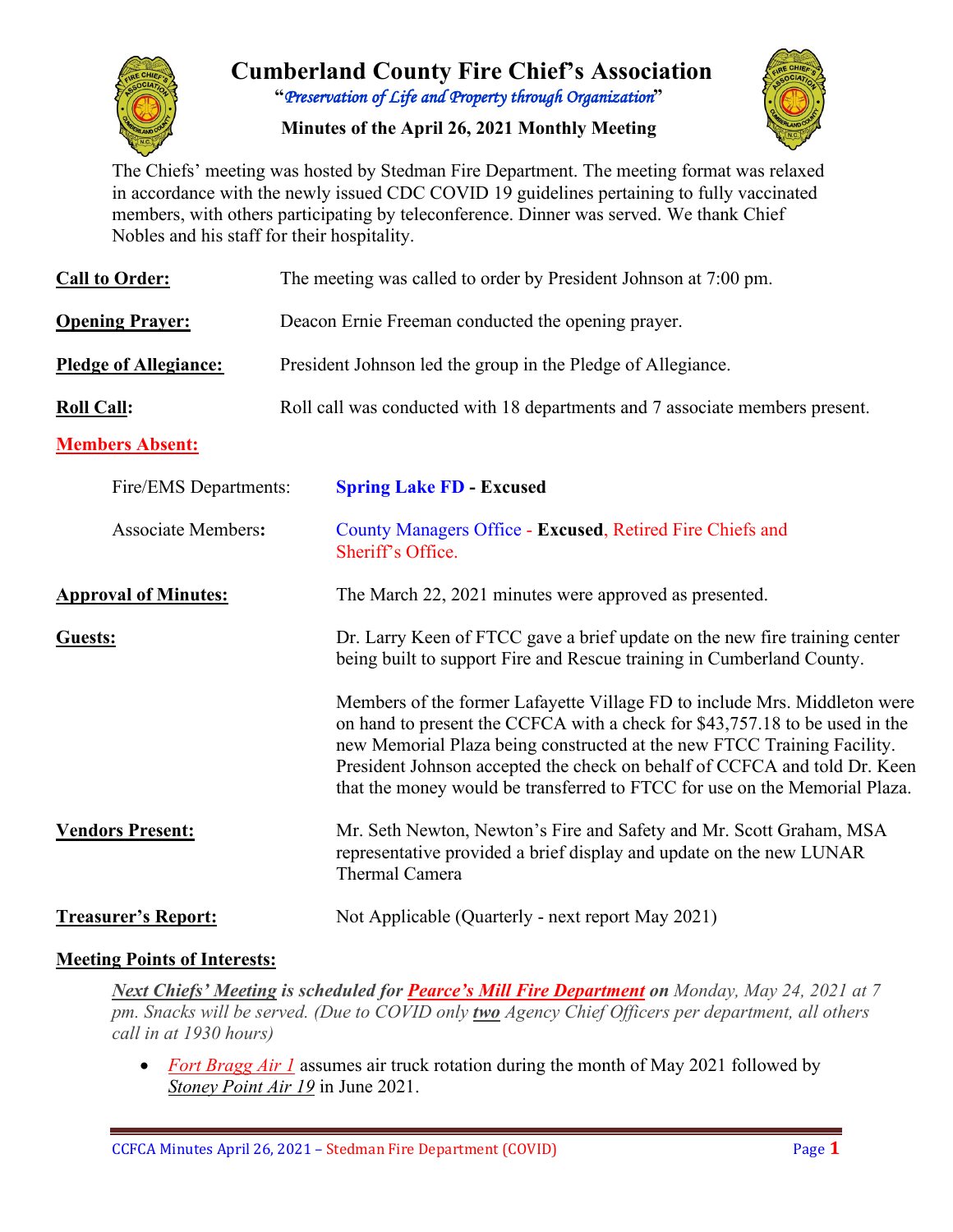#### **Items of Interest Handouts**

- $\checkmark$  Assorted handouts in your packets.
	- $\triangleright$  Training Committee minutes
	- $\triangleright$  Legislative Day May 5<sup>th</sup> in Raleigh
	- Smoke Alarm Statewide campaign June 5th

## **OLD BUSINESS:**

- 1. President Johnson updated the membership on the radio programing project and informed the Chiefs that there were several more programing issues that need completing before the system can go live.
- 2. President Johnson informed the Chiefs that the Emergency Reporting Records System has begun migration of our current data and station account set up. Chief Hanzal briefed the group on several areas of upcoming training as well as templates that must be completed to ensure a proper migration of data. It is the intent to go live with ER on July 1, 2021
- 3. President Johnson updated the Chiefs about the 2021 Fire Protection Service District Grant Program and our number 1 portable radio group purchase priority. President Johnson advised the members that the grant reviewers had completed their work. They also provided constructive feedback on the grant reviewing process. All the information had been passed over to Director Booth for presentation to county finance and management.
- 4. President Johnson briefed that he wants to bring back the Arnold J. Koonce award which will be awarded annually to a Fire Officer and a Firefighter. This award was given for several years in the late 80's and early 90's as a tribute to Chief/Fire Marshal Arnold Koonce after his retirement. Arnold was Cumberland County's first Fire Marshal and helped steer our early rural countywide fire issues and programs. The process will be automated, and President Johnson has already talked with our webmasters to coordinate the process. Additional guidance and award protocols will be forthcoming. To recognize past recipients as well as all our future recipients on a plaque conspicuously posted President Johnson stated that we know of four  $(4)$  recipients – 1990 1st Asst. Chief J. Wallace Smith, 1991 Chief Mark Melvin, 1992 Chief Steve Parrish, 1994 Asst, Chief Bryan Marley we are missing the 1993 recipient.

#### **NEW BUSINESS:**

1. Commissioner Keefe briefed the Chiefs about his plan to coordinate a Firefighter and Family appreciation event on Saturday October 2, 2021 at JP Riddle Stadium in conjunction with the 2021 annual October Fire Prevention Month. There will be firefighter games and competition, children's events, food and beverages and a band to complete the evening. He stated that he met with key Fire Chiefs and Dr. Keen President of FTCC, and they are all on board. He stated that he will provide more details and how to move forward with a planning and event committee.

# **COMMITTEE REPORTS:**

## **ID CARD COMMITTEE**

• **FYI.** Fire Chiefs are required to send a signed letter or memo with a firefighter requesting an ID Card. For any questions or an appointment contact 424-0694 or e-mail at [cjohnson.spfd@gmail.com](mailto:cjohnson.spfd@gmail.com)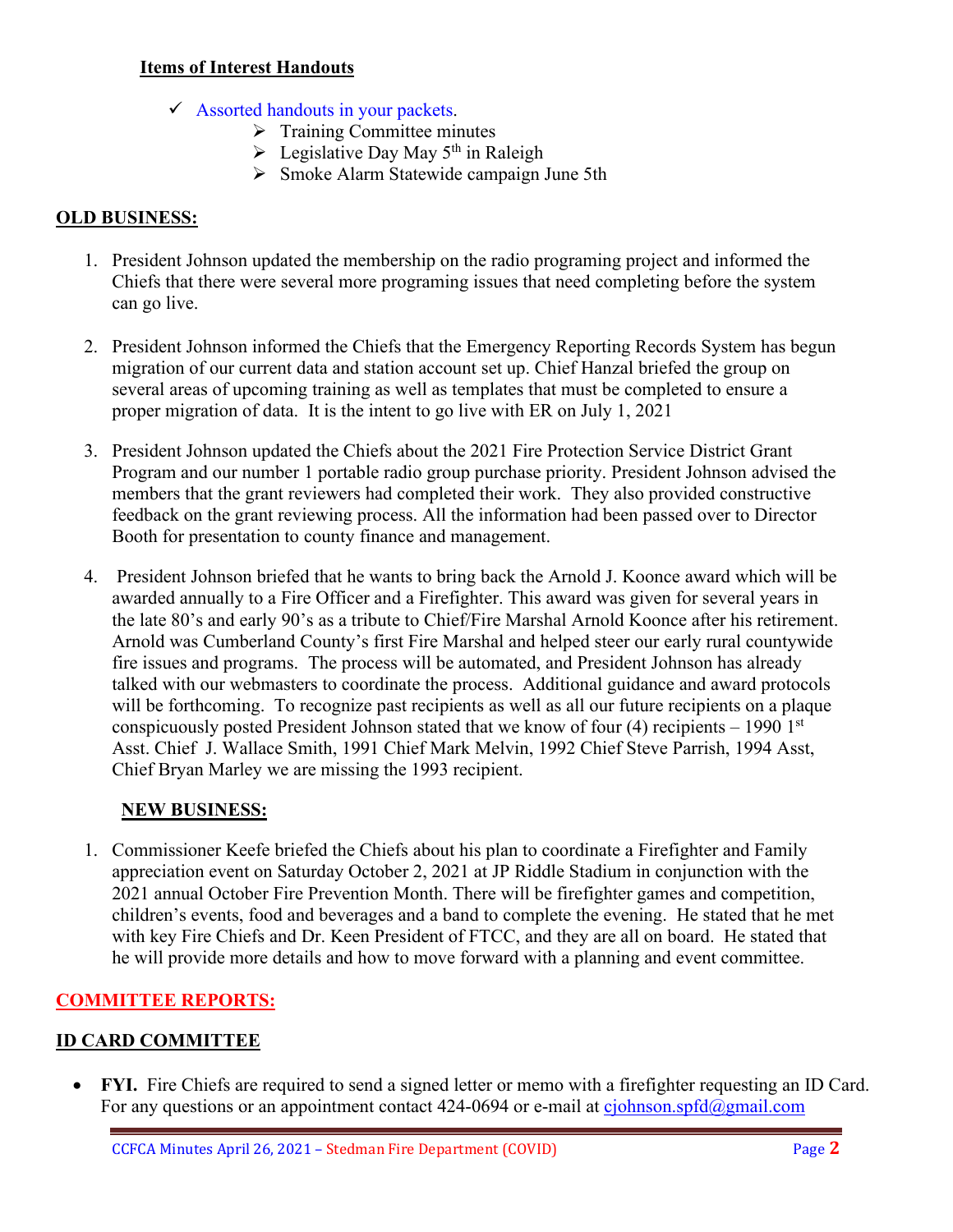President Johnson again asked the members to please continue to recycle or return the clips used for our ID Cards. These clips are extremely expensive, and we need to reuse them as much as possible in order to hold down costs. Please collect clips when your members leave a department and recycle the clips. He also reminded the membership that we do not print blue tags, which are considered temporary tags only.

# **LIFE SAFETY/EDUCATION COMMITTEE** Kevin Lowther (Fire Marshal)

E-Mail: [klowther@co.cumberland.nc.us](mailto:klowther@co.cumberland.nc.us)

• Fire Marshal Lowther's mother passed away and President Johnson asked everyone to keep him in your prayers

**STANDARDS & POLICY COMMITTEE** D/C Tracy Smith (Pearce's Mill FD) Chairperson, E-Mail: [pmfd0302@nc.rr.com](mailto:pmfd0302@nc.rr.com)

• No report.

**MEMORIAL COMMITTEE** Chief R. Marley (Pearce's Mill) Chairperson,

E-Mail: [pmfd0301@nc.rr.com](mailto:pmfd0301@nc.rr.com)

• Chief Marley will be sending out a request to meet with the committee members soon.

## **TRAINING COMMITTEE** Assistant Chief Kevin Murphy (Stoney Point) Chairperson

E-Mail [kmurphy1903@gmail.com](mailto:kmurphy1903@gmail.com)

• Chief Murphy provided a hand-out on upcoming classes both local and regional. Advised the Chiefs that he will meet with department training officers to discuss training needs over the next several weeks. He also reported that all training classes will be posted on the CCFCA web page.

**FINANCE COMMITTEE** Deputy Chief Freddy Johnson Jr. (Stoney Point) Chairperson, E-Mail: [spfd1302@nc.rr.com](mailto:spfd1302@nc.rr.com)

• No report. (Provided quarterly during Chiefs only meeting)

**RESCUE COMMITTEE** Deputy Chief Hank Harris (Cotton FD) Chairperson,

E-Mail: [cfd402@nc.rr.com`](mailto:cfd402@nc.rr.com)

• No report.

**COMMUNICATIONS /DISPATCH STEERING / AVL COMMITTEE** Chief Chuck Hodges (Hope Mills FD), Chairperson, E-Mail: clhodges@townofhopemills.com

• No report

**RECORDS MANAGEMENT COMMITTEE** – Division Chief Brandon Hanzal (Stoney Point) Chairperson, E-Mail:

• No report.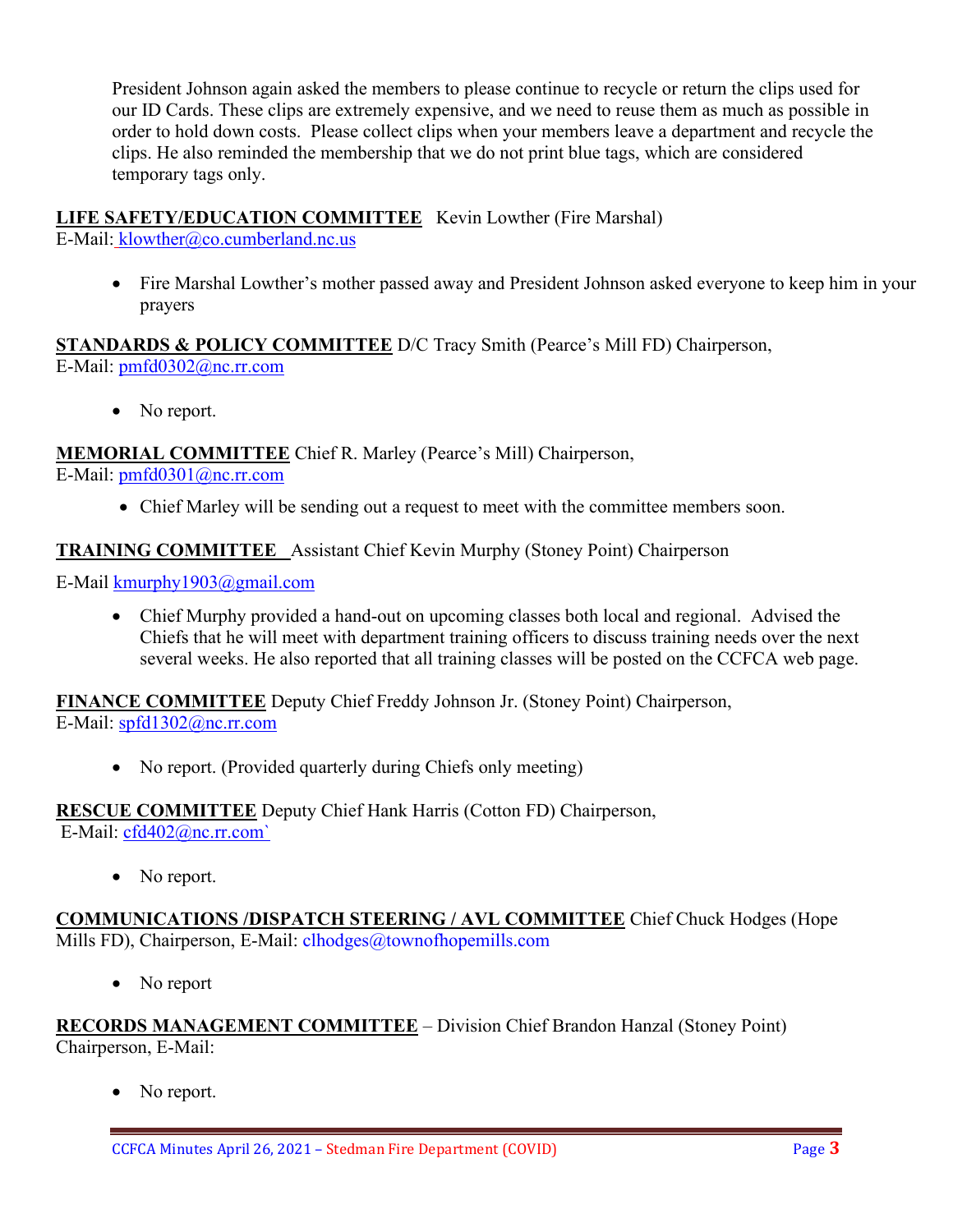**HOSTILE RESPONSE / ACTIVE SHOOTER** – Assistant Chief Kevin Morgan (FFD) Chairperson, E-Mail: [kmorgan@ci.fay.nc.us](mailto:kmorgan@ci.fay.nc.us)

• No report

**RECRUITMENT / RETENTION COMMITTEE** – Fire Chief Justin Nobles (SVFD # 23) Chairperson. E-Mail: [Jnobles@stedmanfire.com](mailto:Jnobles@stedmanfire.com)

• No report.

**JOINT INCIDENT / DISASTER RESPONSE COMMITTEE** – Assistant Fire Chief Richard Bradshaw (VFD) Chairperson, E-Mail: [rbradshaw1@nc.rr.com](mailto:rbradshaw1@nc.rr.com)

• No report.

## **ASSOCIATE MEMBERS REPORT**

**COUNTY MANAGERS OFFICE** – Assistant County Manager Tracy Jackson E-Mail: [tjackson@co.cumberland.nc.us](mailto:tjackson@co.cumberland.nc.us)

• No report.

**EMERGENCY SERVICES DIRECTOR/ ECC-911 (**Gene Booth, Director),

E-Mail: [gbooth@co.cumberland.nc.us](mailto:gbooth@co.cumberland.nc.us)

- **Director Booth –**. Director Booth introduced EM Director Crumpler and Planner Mark Baker. Director Booth also mentioned that he was moving forward with the Grant Program.
- **Emergency Management Director Crumpler** Briefed information about the COVID vaccine clinics and that WEBEOC training was available. A new training prop was purchased with some grant money.
- **FM Lowther –** No report.
- **Adam Johnson –**No Report.

#### **EMS DIRECTOR:** Brian Pearce, Director E-Mail: bpearce@capefearvalley.com

• No report.

**HAZMAT:** AC Robert Brinson, FFD - POC telephone for HAZMAT is 910-584-9550, E-Mail: [rbrinson@ci.fay.nc.us](mailto:rbrinson@ci.fay.nc.us)

• No report.

#### **FORESTRY DISTRICT** Craig Gottfried, County Ranger, E-Mail: [craig.gottfried@ncagr.gov](mailto:craig.gottfried@ncagr.gov)

• No report.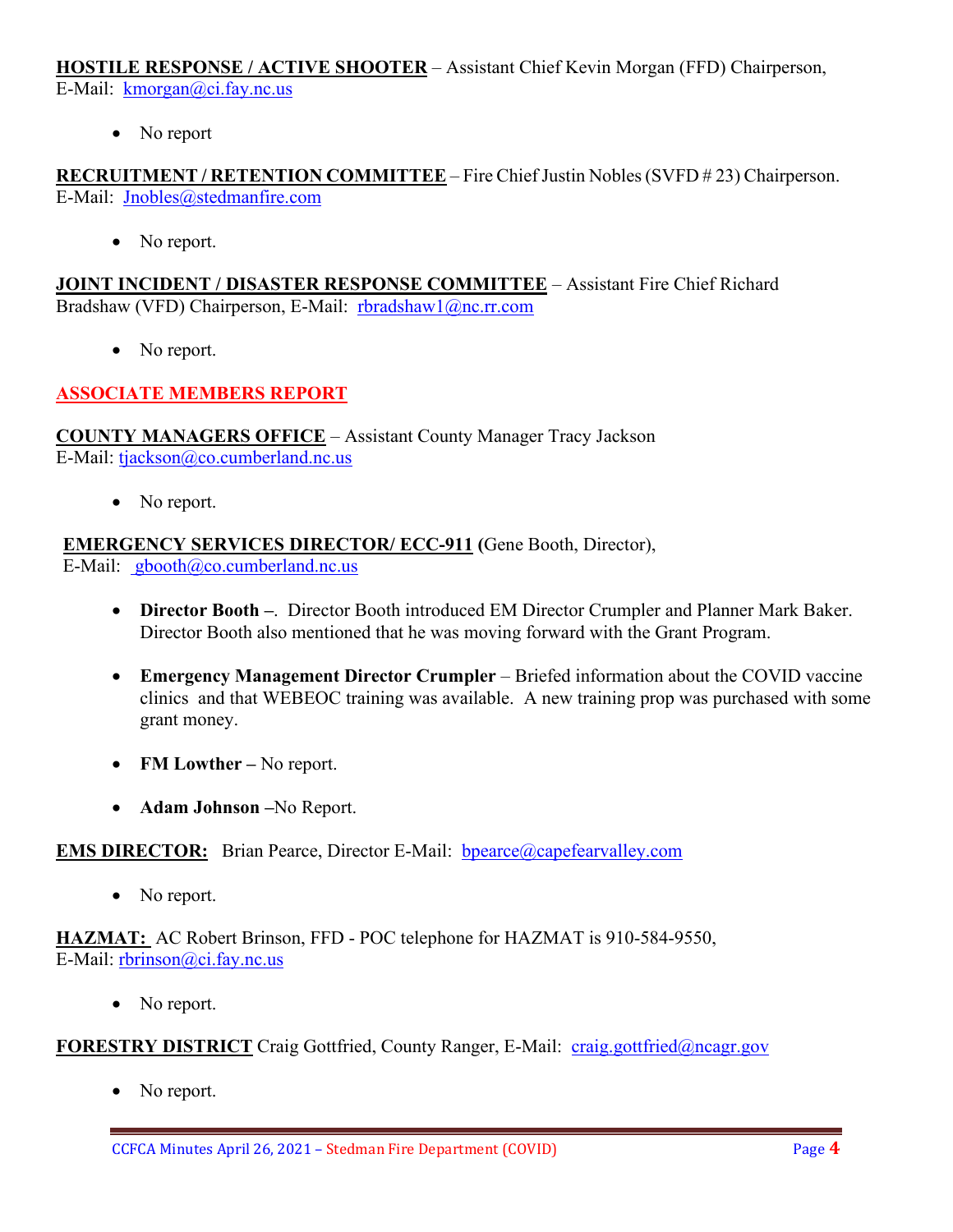#### **FTCC** Steve Drew, E-Mail: [drews@faytechcc.edu](mailto:drews@faytechcc.edu)

• Steve Drew gave an update on the nighttime fire academies and some upcoming TR and Aerial classes.

**SHERIFF'S OFFICE** Sheriff Wright [ewright@ccsonc.org](mailto:ewright@ccsonc.org) (Sr. Sgt. Steven Hodges) Email - [shodges@ccsonc.org](mailto:shodges@ccsonc.org)

• No report.

**FAYETTEVILLE POLICE –** Police Chief Gina Hawkins, Email ghawkins@ci.fay.nc.us (Captain Jay Devane)  $idevane@ci.fay.nc.us$ 

• No report.

## **NC HIGHWAY PATROL** – Colonel Freddy Johnson Jr. Commander NCSHP.

E-Mail: [Freddy.johnson@ncshp.org](mailto:Freddy.johnson@ncshp.org) or Sergeant S. Johnson SHP Raleigh Training Center E-Mail [sean.johnson@ncshp.org](mailto:sean.johnson@ncshp.org)

• Colonel Johnson thanked everyone for their support on his selection as the Colonel for NCSHP.

## **CUMBERLAND COUNTY COMMISSIONERS**

• No report.

## **FOR THE GOOD OF THE ASSOCIATION:**

President Johnson briefly discussed the scheduled April 27, 2021 WEB-EOC exercise and reminded the chiefs that Hurricane Season is about a month away and that all our coordination efforts, resource requests and overall situational awareness is posted and coordinated through our County WEB-EOC. Please have someone from your department log in and participate.

**ADJOURNMENT:** A motion was made to adjourn by Chief Brock and seconded by Chief Bradshaw. The meeting was adjourned at 2105 hours.

Respectfully Submitted By:

# *Freddy l. Johnson Sr. Mark A. Melvin*

Freddy L. Johnson Sr., CFO Mark A. Melvin, CFO Fire Chief / President Fire Chief / Secretary

**Enclosures – 1.** 1 – April 26, 2021 attendance roster